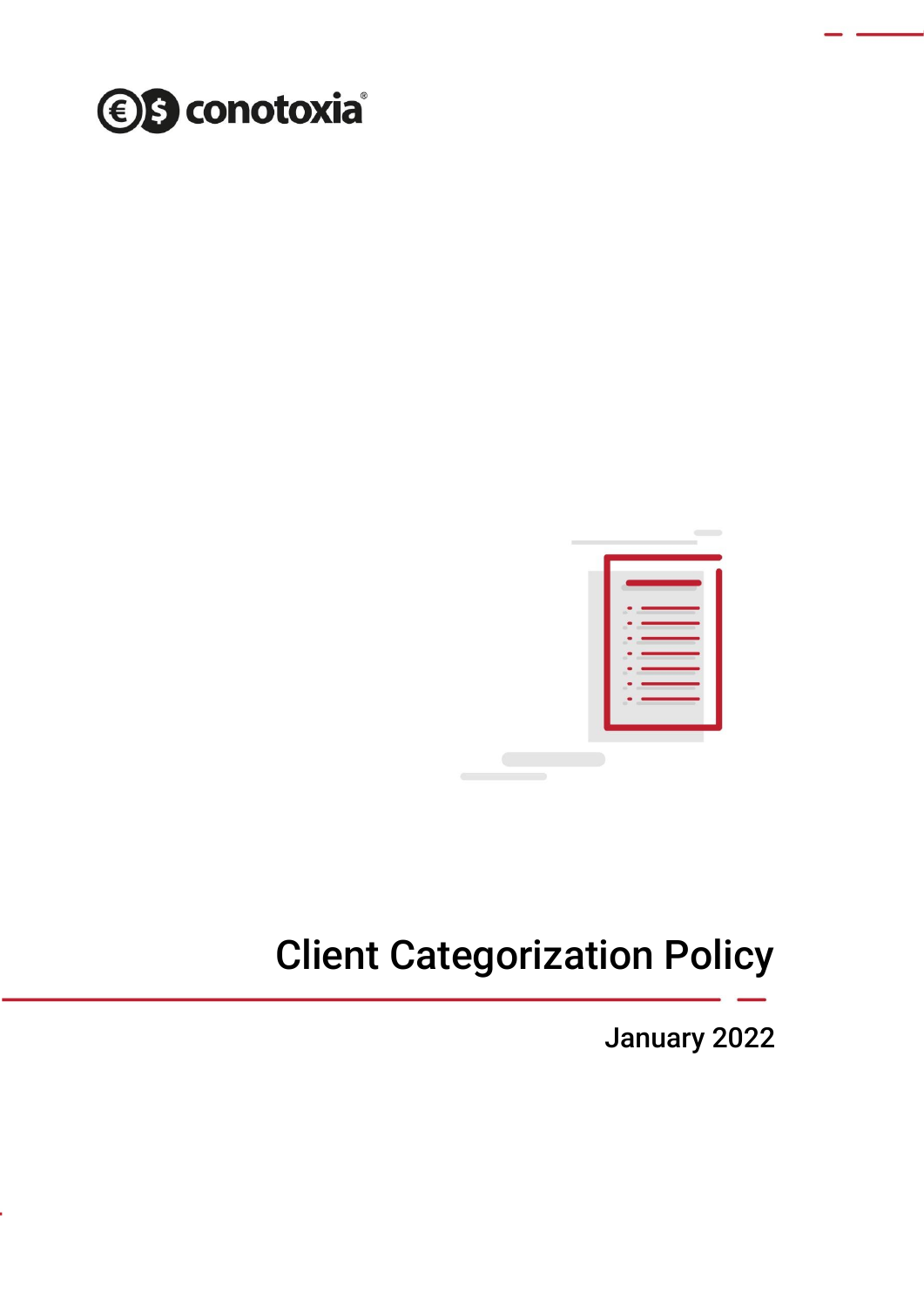#### 1. Introduction

Following the implementation of the Markets in Financial Instruments Directive 2014/65/EU ("MiFID II") and in accordance to the provisions of the Financial Services and Activities and Regulated Markets Law of 2017 (the "Law"), Conotoxia Ltd (the "Company") is required to categorize Clients as either (a) Retail; (b) Professional; or (c) Eligible Counterparties.

#### 2. Categorization Criteria

The criteria entailed for categorizing Clients based on the relevant provisions of the Law are as follows:

**Retail Client**: is a Client who is neither Professional nor Eligible Counterparty.

**Professional Client**: is a client who possesses the experience, knowledge and expertise to make his own investment decisions and properly assess the risks that he incurs. Such Clients must fall under one of the following categories:

- 1. Entities which are required to be authorised or regulated to operate in the financial markets. The list below should be understood as including all authorised entities carrying out the characteristic activities of the entities mentioned: entities authorised by a member state under a European Community Directive, entities authorised or regulated by a member state without reference to such Directive, and entities authorised or regulated by a third country:
	- a. Credit institutions,
	- b. Investment Firms,
	- c. Other authorised or regulated financial institutions,
	- d. Insurance undertakings,
	- e. Collective investment schemes and management companies of such schemes,
	- f. Pension funds and management companies of such funds,
	- g. Commodity and commodity derivatives dealers,
	- h. Locals, and

S conotoxia

- i. Other institutional investors.
- 2. Large undertakings meeting two of the following size requirements, on a proportional basis:
	- a. Balance sheet total at least €20,000,000,
	- b. Net turnover at least €40,000,000, and
	- c. Own funds at least €2,000,000.
- 3. National and regional governments, including public bodies that manage public debt at national and regional level, central banks, international and supranational institutions such as the World Bank, the International Monetary Fund, the European Central Bank, the European Investment Bank and other similar international organizations.
- 4. Other institutional investors whose main activity is to invest in financial instruments, including entities dedicated to the securitization of assets or other financing transactions.

Conotoxia Ltd | CySEC License no: 336/17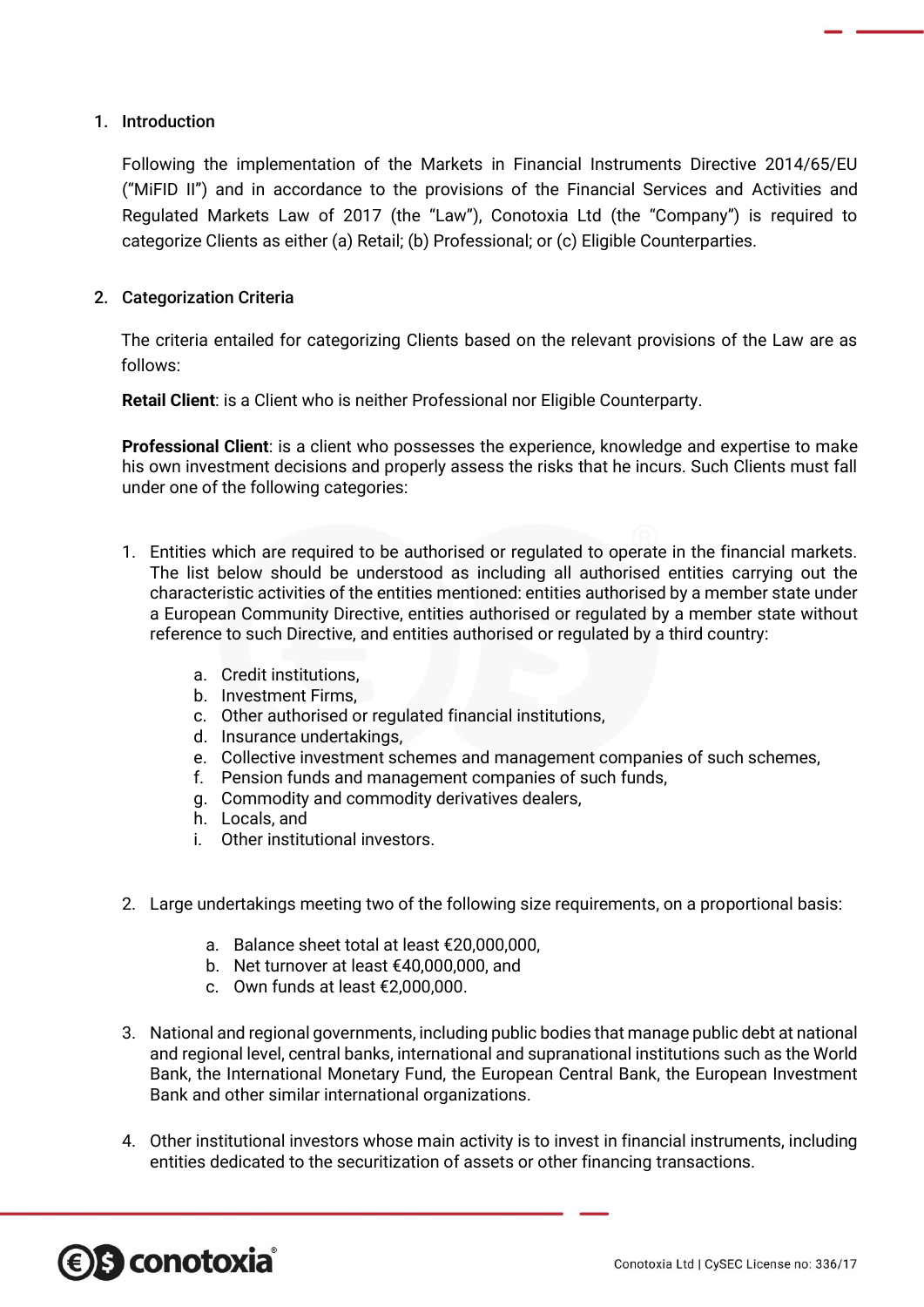**Eligible Counterparties**: are any of the following entities to which a credit institution or an investment firm provides the services of reception and transmission of orders on behalf of clients and/or execution of orders and/or dealing on own account: CIFs, other IFs, credit institutions, insurance undertakings, UCITS and their management companies, pension funds and their management companies and other financial institutions authorised or regulated under European law or under the national law of a Member State, national governments and their corresponding offices, including public bodies that deal with public debt at national level, central banks and supranational organisations.

#### 3. Client notification regarding the categorization

The Company is obliged to inform in durable medium all of its new and existing clients that it has proceeded with their categorization in accordance with the Law. The Categorization Letter provides the client with detailed information of the rights and obligations arising of their categorization and provides the client with an ability to request a different categorization.

#### 4. Request for change of categorization

**Retail Clients** can request to be categorized and treated as Professional Clients, in which case they will be afforded a lower level of protection.

**Eligible Counterparties** can request to be categorized and treated as either Retail or Professional Clients, in which case they will be afforded a higher level of protection.

It is noted that the Company will assess specified quantitative and qualitative criteria in accordance with the provisions of the Law and the change of categorization will depend on its absolute discretion.

**Retail Experienced** - Clients residing in the territory of Poland may request to change their categorization from Retail Client to Retail Experienced Client. In order to do that client needs to request the change in writing by filling the form in the Client Profile and fulfill two conditions specified in point 5.2.

### 5. Procedure for change of categorization

5.1 Clients other than those mentioned in section 2(B) may request to be treated as Professionals provided that at least two of the following criteria are satisfied:

- a. the client has carried out transactions, in significant size, on the relevant market at an average frequency of 10 per quarter over the previous four quarters,
- b. the size of the client's financial instrument portfolio, defined as including cash deposits and financial instruments exceeds €500,000,

# **S** conotoxia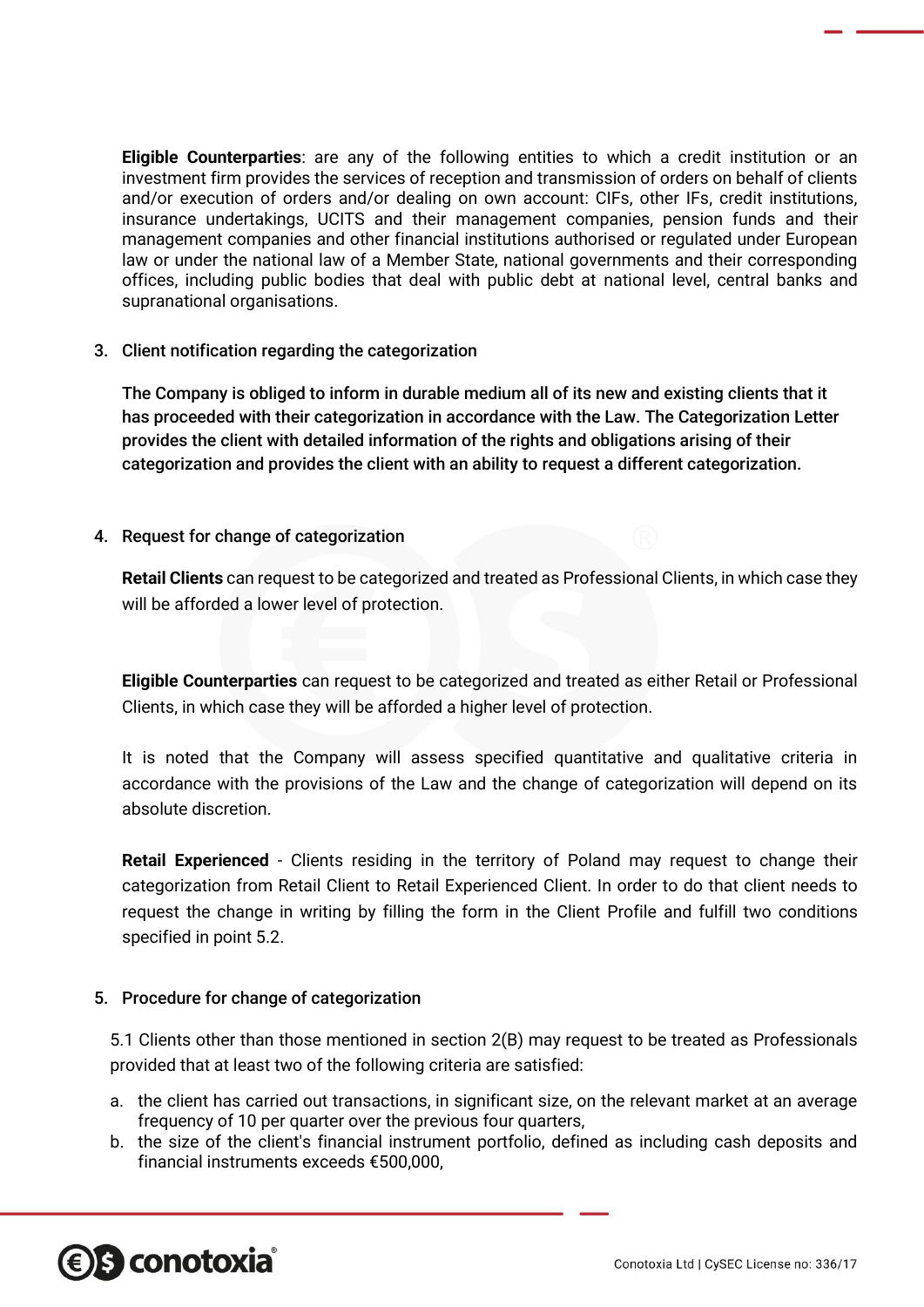c. the client works or has worked in the financial sector for at least one year in a professional position, which requires knowledge of the transactions or services envisaged.

The clients defined above may waive the benefit of the detailed rules of conduct only where the following procedure is followed:

- a. they must state in writing to the Company that they wish to be treated as professional clients, either generally or in respect of a particular investment service or transaction, or type of transaction or product,
- b. the Company must give them a clear written warning of the protections and investor compensation rights they may lose,
- c. they must state in writing, in a separate document from the contract, that they are aware of the consequences of losing such protections.

Before deciding to accept any request for waiver, the Company must take all reasonable steps to ensure that the client requesting to be treated as a professional client meets the relevant requirements stated above.

The clients must state in writing to the Company that they wish to be treated as Elective Professional Client- in order to do that the client is asked to submit the Elective Professional Client questionnaire and signed Elective Professional Client Notice Acknowledgement Form template send by Business Development department.

The client must provide the proof of the activities listed above (e.g. trading statements, certificate of professional qualifications, employment contract). In order to fully assess client trading history client is requested to provide the confirmation proving the opening of his trading account with his broker (e.g. confirmation email, screenshot from his platform showing his name and a number of a trading account). AMLCO and Brokerage department upon receiving all the statements is responsible for verifying the documents and accordingly assign the client to the relevant group.

However, if clients have already been categorized as professionals under parameters and procedures similar to those above, it is not intended that their relationships with the Company should be affected by any new rules adopted pursuant to the Law.

Professional clients are solely responsible for informing the Company about any change which could affect their categorization.

5.2 Retail clients who reside permanently in the territory of Poland in order to be classified as Retail Experienced need to jointly fulfil the following two conditions:

1) Retail Client concluded in the last 24 months:

a) CFD opening transactions with a nominal value of equivalent of at least EUR 50,000 \* in PLN each, with a frequency of at least 10 opening transactions per quarter over four quarters;

or

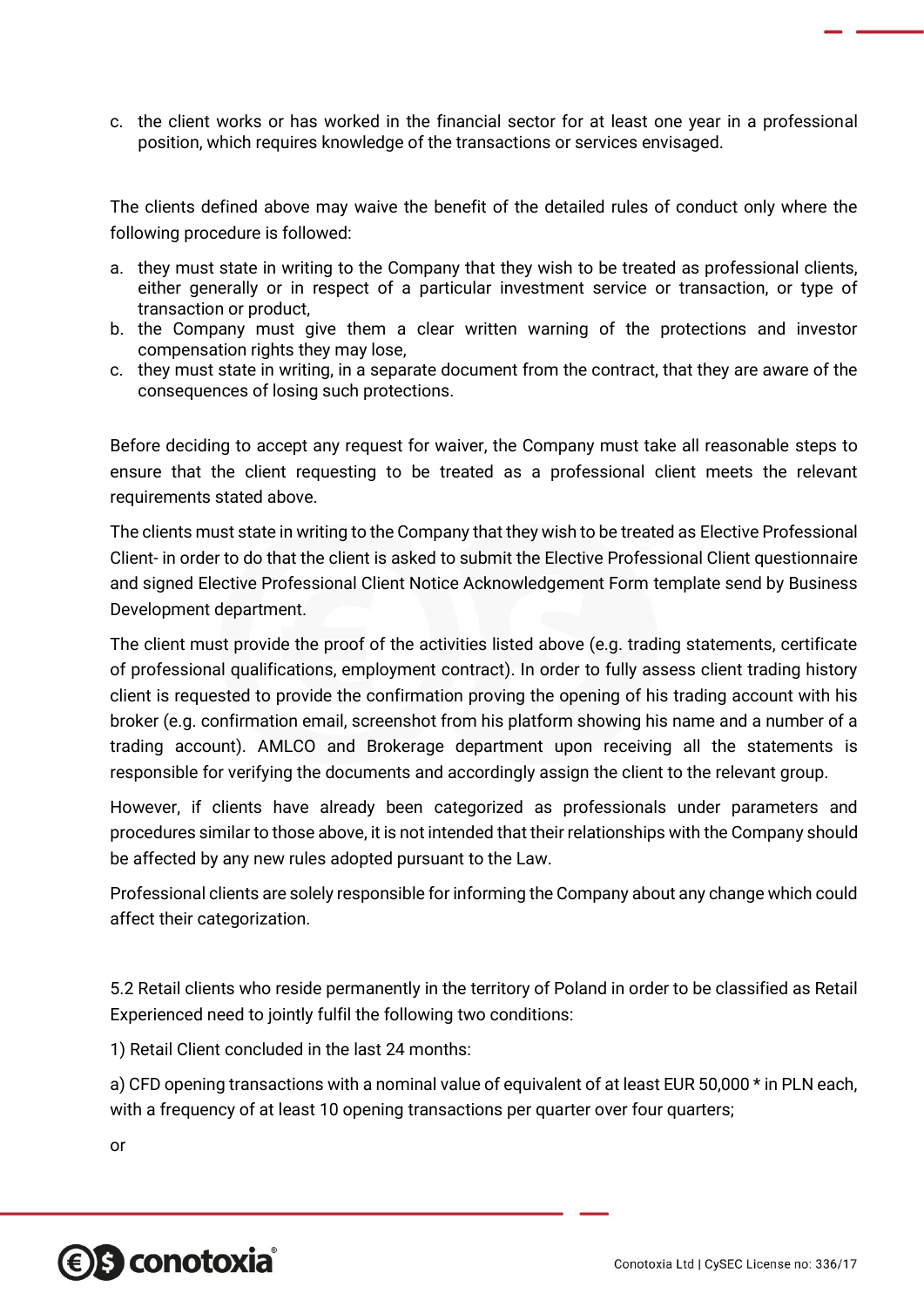b) CFD opening transactions with a nominal value of equivalent of at least EUR 10,000 \* in PLN each, with a frequency of at least 50 opening transactions per quarter over four quarters;

or

c) CFD opening transactions with a total nominal value of at least EUR 2.000.000 \* in PLN, with at least 40 opening transactions per quarter in four quarters;

2) Retail Client has adequate knowledge of derivatives, including CFDs, supported by:

a) obtaining appropriate professional certificates, in particular: Investment Advisor, Securities Broker, Chartered Financial Analyst, Financial Risk Manager, Professional Risk Manager, ACI Dealing Certificate, ACI Diploma, or relevant field education;

or

b) completion of a minimum of 50 hours of training in derivatives, including CFDs, confirmed by obtaining relevant certificates or confirmations issued on the basis of knowledge verification by relevant training providers, within the last 12 months;

or

c) confirmation that you perform or performed activities or work or worked on the basis of an employment contract or other contractual relationship that is the basis for performing the function, for at least a year in a position that requires professional knowledge regarding transactions in CFDs or other derivatives.

\* Equivalent amounts expressed in euros referred to in item 1 shall be determined using the average euro exchange rate announced by the National Bank of Poland on the day preceding the date of submission of the application by the retail customer in which the exchange rate was announced;

The client must state in writing to the Company that they wish to be treated as retail experience clients- in order to do that the client is asked to submit via website the retail experience application form. In addition to that the client must fill and sign the retail experience questionnaire template send by Business Development department. The client must provide the proof of the activities listed above (e.g. trading statements, certificate of completing 50 hours of forex training/course). In order to fully assess client trading history client is requested to provide the confirmation proving the opening of his trading account with his broker (e.g. confirmation email). AMLCO and Brokerage department upon receiving all the statements is responsible for verifying the authenticity and accordingly assign the client to the relevant group.

The client has the possibility to complete the required 50 hours of training with Conotoxia Ltd.

After the completion of the 50 hours seminar the client has the opportunity to finalize the test which contain 25 question. The pass rate is 70% which is 18 points. AML Compliance is evaluating the test score and upload the results into client profile in CRM system.